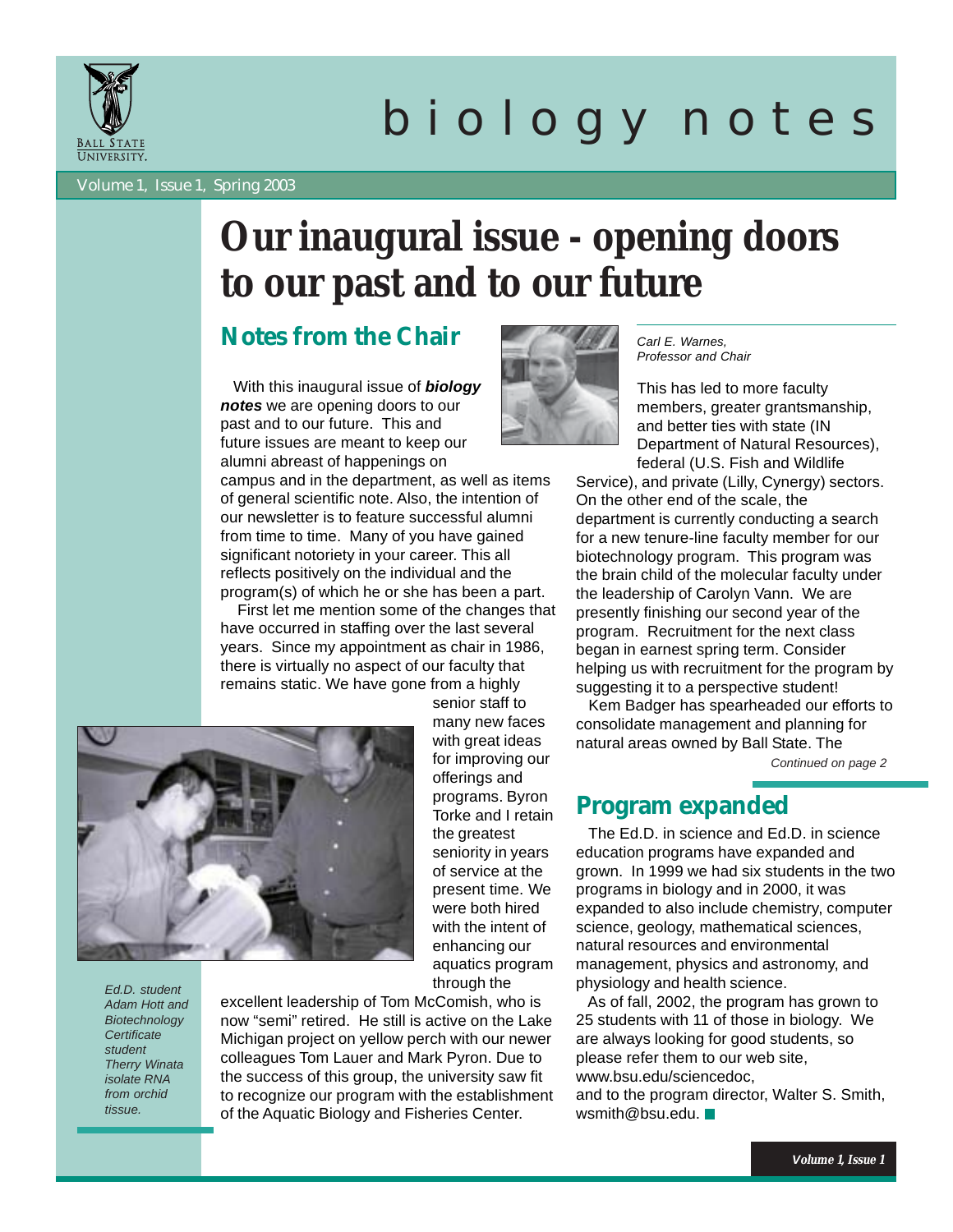## **Faculty Updates...**

*Melissa Warden Mitchell* was one of four faculty to receive the 2002 School Science and Mathematics Association Award for Excellence in Integrating Science and Mathematics, an award based on our work with the Urban Semester and in particular, Family Fun Night which has become an annual event at T.C. Steele Elementary School in Indianapolis.



*Carolyn Vann* has led faculty in developing our new Biotechnology Certification Program in response to state and national needs.



Our new program, within the cell and molecular area, is completing

its second year. It prepares students for careers as research associates capable of designing and performing state-of-the-art research projects in biotechnology. The one year program is for advanced undergraduates in biology or chemistry or for postbaccalaureates who may or may not be registered simultaneously in our graduate program. Presently, five faculty members are involved in the program, which includes a series of primarily laboratory-intensive courses and a student internship experience totaling 21-26 semester hours. Information about the program and application materials are available at the following Web site:

## **Notes from the Chair...** *Continued from page 1*

department has control of the majority (four of six) of these properties containing approximately 400 acres in Delaware County. To recognize our leadership and responsibility in the area, the department has petitioned and successfully established a Field Station and Environmental Education Center (FSEEC) to oversee natural areas held by several units on campus. Our recent acquisition of land contiguous with Cooper property is the first property to fall under the realm of FSEEC for management and planning. The newest property, donated by William Skinner, joins our Cooper property on the north and west. Our hopes are to use this larger plot of land to promote environmental education.

 A final comment on departmental activities has to do with our many hours planned to better serve the life science teachers educated and trained through our efforts and that of Teachers College. For approximately three years now, several faculty members led by Melissa (Warden) Mitchell have addressed the mandate of the Indiana legislature to increase the content within the subdisciplines, in particular the sciences, being offered to our K-12 teachers. Included in this mandate is an assessment system to document student classroom performance (teaching) in addition to grades (Performance Based Assessment or PBA). The incoming freshmen of fall, 2002 were under this revised major and PBA.

 Send us materials on your whereabouts and activities for inclusion via our e-mail address on the back cover. If you have a catchy name for this newsletter let us know as well.



In January 2002, *Walter S. Smith* received the Outstanding Mentor Award from the Association for the Education of Teachers of Science for his more than 30 years of mentoring science educators at the University of Kansas, University of

Akron, and Ball State University.

**Jim Olesen** came to Ball State more than four years ago, after completing a NIH Training Fellowship at Vanderbilt University Medical Center. Since arriving, his main teaching responsibilities have been in cancer



biology, molecular biology, honors biology and various courses associated with the recently instituted biotechnology program. As for research interests, Olesen's main focus has been on characterizing proteins and possible protein interactions that influence the regulation of cell cycle progression and programmed cell death. Of most interest are those mechanisms that control the way cells grow and divide and how, in the case of cancer, these cells lose the ability to regulate their growth properties. At a cellular level, it is thought that numerous mutations or other genetic events must take place for the progression of cancer to occur. Students in his research group are continuing to study the effects of abnormal expression of two genes, namely *TAL1* and *LMO1*, which code for transcription factors that are up-regulated in cases of T-cell acute lymphoblastic leukemia (T-ALL). These genes, not normally active in T-cells, are activated by translocation events and this results in cellular transformation. Additional research is currently being done to further characterize downstream targets of these oncoproteins and possible interactions that are influenced by these factors. In particular, they are looking at interactions of key apoptotic and cell cycle regulatory proteins such as bax, bcl-2, cyclin D1, p53, caspase-3, and caspase-8. Hopefully, in the end, this work will help advance our understanding of how abnormal expression of oncogenes influences many cellular processes.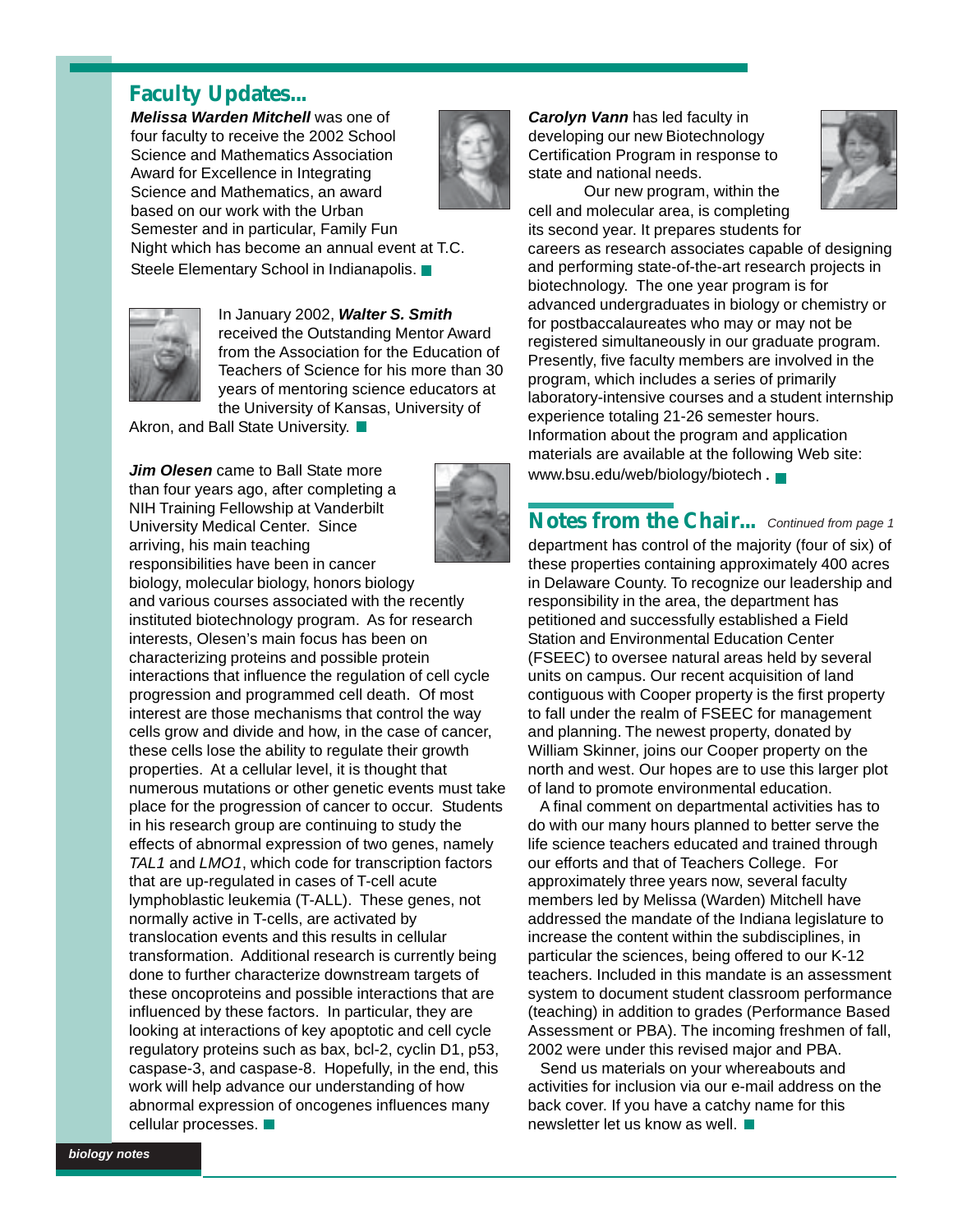## **Where Are They Now?**

*Editor's note.* We would like to interview several of our alumni in upcoming editions of the *biology notes*. One of us will be e-mailing or calling you in the near future to see if you are willing to be featured. Here are responses from three of our recent graduates.

#### **Ivy Disher • Kelly Wilbur • Richard Dunn**

#### *Describe your present job. How long have you held this position?*



**ID:** I am an educator at Minnetrista. My primary responsibility is to assure the quality of our school tours. Our tours have integrated subject matter but focus mostly on environmental science and history of East Central Indiana. I also write teachers packets (a form of curriculum) to help teachers connect their field trip with their classroom curriculum. I connect both the tours and packets to

*Ivy Disher, B.A., 2000*

state standards. I have worked in this position for almost two years.

**KW:** I am an associate biologist in the diabetes department of the Discovery Division of Eli Lilly. My responsibilities include identifying and investigating potential genes responsible for various side effects and characteristics of efficacy and ultimately designing cell based assays to screen drug candidates for and against expression of such genes. I've been at Lilly since June of 2000. Ironically, I did not actually graduate with a B.S. until December of that same year.

**RD:** I'm a zookeeper at the Fort Worth Zoo in Texas. More specifically, I'm a bird keeper in a new interactive exhibit called "Texas Wild!" My duties range from animal husbandry, management, training, enrichment, and medicating to public demonstrations, interpretative, and education. I've been here for over two years.

#### *Was your position difficult to find?*

**ID:** I had worked as an interpreter (tour guide) for a couple of years at Minnetrista and began looking at full time employment when I graduated. They needed help in the education department. My prior experience with Minnetrista made for a nice match. Essentially, they found me. I didn't have to look too hard.

**KW:** At the time I was hired, there were a number of positions at Lilly. However most of these positions were fixed-term contracts. When I accepted my current full-time position, I had already been offered one of the contracted jobs, so I wouldn't say that a job here was difficult to find. However, I wouldn't have been able to locate or obtain my specific position without the referral of my Ball State mentor, Dr. Carolyn Vann. Although it is possible to obtain a position directly through a human resources department, I can't emphasize how much easier and faster you can do this through personal and professional introductions and contacts.

**RD:** I found the position online at the American Zoo and Aquarium Association's Web site. Positions, when available, are very competitive. You have to be willing to move around the country for a job. Often times, you can't pick a city to work, you go to where the positions are available.

#### *What skills made you competitive for this position?*

**ID:** My prior experience with informal learning through Minnetrista school tours and my education combined for the "ideal" candidate at Minnetrista. Most educators do not have museum type experience this early in their careers.

**KW:** The most valuable skills I had were not specific abilities. Rather, they were traits such as independence and maturity. In a professional, corporate, and industrial setting, employers like Eli Lilly are looking for individuals who can do their job effectively and efficiently without supervision. I feel that my independence and mental maturity were the defining characteristics that led to my employment. My experience in undergraduate independent research under Dr. Vann and my

ability to discuss that research in interviews definitely showcased those characteristics.

**RD:** Having prior background experience in my field made me very competitive.



*Richard Dunn, B.S., 2000*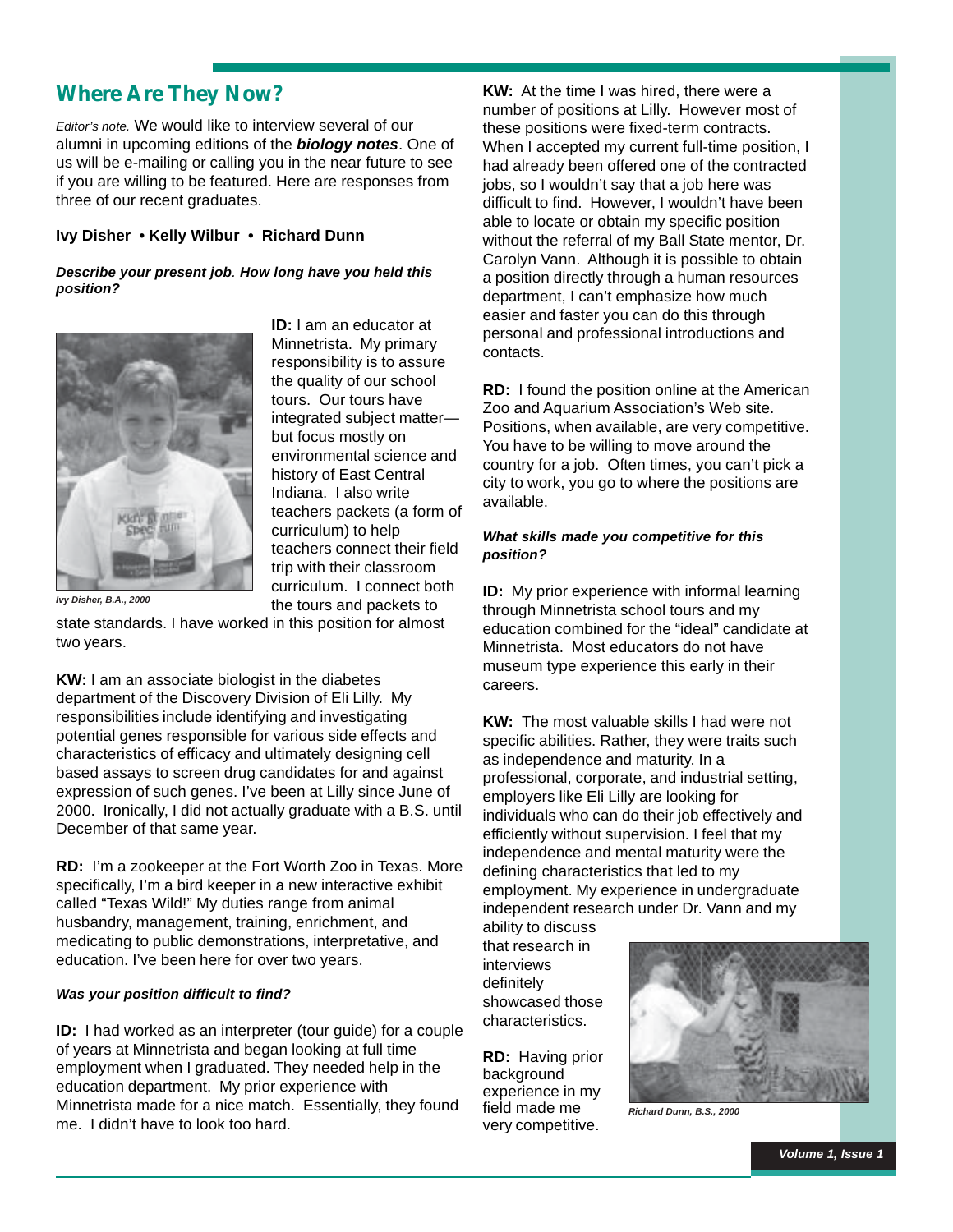**RD:** I had a summer internship at a zoo between academic sessions. I also volunteered lots of my time to local zoos, raptor rehabers, and Indiana Department of Natural Resources. I received a seasonal bird trainer position with the World Bird Sanctuary immediately upon graduating.

#### *What was one of the more valuable college experiences or courses you had in helping prepare you for the job?*

**ID:** Although this sounds trite, I enjoyed everything about college. I loved learning new things. That love of learning has perhaps made me most successful here. I constantly have to learn new things in order to present new programs to our customers. The Urban Semester experience (I worked with a teacher who taught all fifth grade science) helped me to see what a difference hands-on learning makes to students at all ability levels.



**KW:** As I said earlier, undergraduate research not only provided me some necessary basic skills for my current position, but also showed that I was mentally prepared to take on the responsibilities I fulfill today.

*Kelly Wilbur, B.S., 2000*

**RD:** Probably the most valuable experience I had while in school was being a member of The Wildlife Society. We participated in numerous field trips, did lots of volunteering for projects in the community and with Indiana Department of Natural Resources. The courses that helped me most were all the zoology classes. These classes included ornithology, mammalogy, ichthyology, entomology, and herpetology when offered.

#### *Are the expectations placed upon you in your work more strenuous than you anticipated?*

**ID:** There are times of stress with every job. The environment surrounding my work place helps to keep times of stress in check. Currently, my job is undergoing several changes—most of them are exciting.

**KW:** No doubt, there is a pressure to get answers. I was not initially prepared for that. As drugs are being developed, it is my job to create the assays to test them. There are

timelines and deadlines and if my tests are not ready when required, I need to have good reasons why. Sometimes this means working longer hours or weekends if there are technical problems with the assays while I am developing them.

**RD:** Not particularly, I prepared myself fairly well while going to school.

#### *What do you enjoy most about your present job?*

**ID:** I feel as if I am making valuable contributions to a variety of educational aspects in East Central Indiana. I also enjoy the opportunity to continue my own learning experiences.

**KW:** My job changes constantly. The assays I design change from project to project and each new assay introduces a whole new set of problems that I must troubleshoot and overcome. Some others might not enjoy these challenges, but I revel in them. It is much more exciting than doing the same thing day after day.

**RD:** Working with the animals is a definite plus, not sitting at a desk day in and out, and being able to educate the public.

#### *What advice can you offer to current biology majors desiring a career similar to yours?*

**ID:** Don't limit yourself to conventional science education places—like schools. Keep in mind that museums, science centers, and environmental centers are always looking for qualified people to interact with customers, do research, etc. Getting experience in your field while working toward your degree is a big help. It gets your name and reputation established in the professional world and makes you stand out among your peers.

**KW:** Don't do the minimum. Do as much as you can (fellowships, undergraduate research, grants, internships, fellowships, tutoring others, studying, associations, etc.). Build up your resume. When you get out of Ball State, you are essentially competing with your peers for positions out in the real world. Just having a degree will not cut it. I can't count the number of graduates I know who didn't go the extra mile at Ball State and now work at a drive-up window. Secondly, talk to your professors. Get to know them and their research. Find out where their past students are. This will help you judge what lab you want to work in. Look for opportunities to contribute and volunteer. There is a tremendous amount you can learn and experience you can gain from these people. Additionally, they will most likely be the key to finding a position after you graduate.

**RD:** Get as much experience as you possibly can while you're still in school.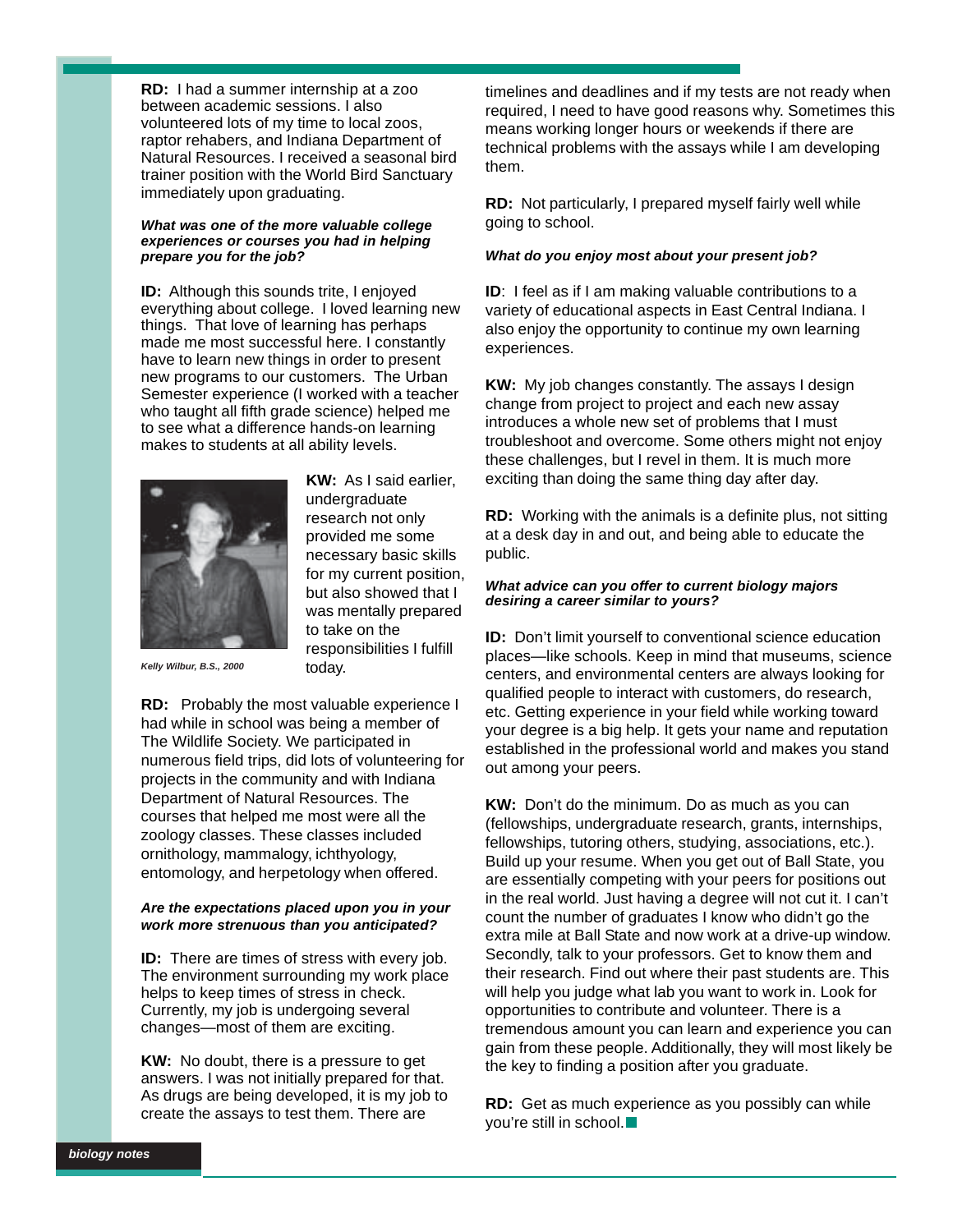## **This Year in Wildlife**

by Joseph Allen, President Ball State student chapter of The Wildlife Society

The Wildlife Society at Ball State University has been active this academic year. We have conducted our usual, biweekly meetings which included student and professional speakers who gave presentations on research and management issues. We conducted a bake sale and sold Tshirts to raise money for the chapter. In the fall, Soarin' Hawk (a raptor rehabilitation organization) participated in Ball State's UniverCity 2002. During the presentation, members from the organization displayed four hawks and discussed ecology and conservation issues related to raptors. Many students, faculty, and members of the public attended. The chapter responded to Soarin' Hawks participation at UniverCity by volunteering at their Fort Wayne rehabilitation center. Chapter members cleaned raptor enclosures and built an enclosure for a Bald Eagle. Members were rewarded for their volunteerism by getting to fly rehabilitated Great-horned Owls and Redtailed Hawks. More recently the chapter heard good news regarding the Peregrine Falcons we released three

## years ago. One of the birds was located in Iowa

and was reported to have been successfully nesting for the past couple of years. This spring, we began volunteering at another rehabilitation facility, Great Cats of Indiana, a nonprofit refuge for large mammals. For one of our recent biweekly meetings we participated in an Internet video conference with two



researchers from the University of Queensland, Australia, presenting their findings on nail-tailed wallaby and black-faced impala. Proposed future projects include building and selling bird houses and bat boxes. We also plan to help the Indiana Department of Natural Resources with their Osprey reintroduction project, scheduled to begin this summer.

**Our efforts to extend and improve the educational programs in biology are ongoing. If you would like to help, your financial gifts to the Ball State Foundation can be designated for the Department of Biology (General Fund account 901). We also will be detailing some specific programs and dreams in an upcoming mailing. Donations may be made online at www.bsu.edu/giving/ or mailed to Ball State University Foundation P.O. Box 672 Muncie, IN 47308**

We want to update our database of Biology graduates. Please update your information and return it to us, along with some news about yourself or other graduates via e-mail or return this form. **Thank you very much.**

|                                                |      |        | Grad Yr. _____ Degree ________ |
|------------------------------------------------|------|--------|--------------------------------|
|                                                |      |        |                                |
|                                                |      |        |                                |
|                                                |      |        |                                |
|                                                |      |        |                                |
|                                                |      |        |                                |
| Future preferred mailing address: (circle one) | Home | e-mail |                                |